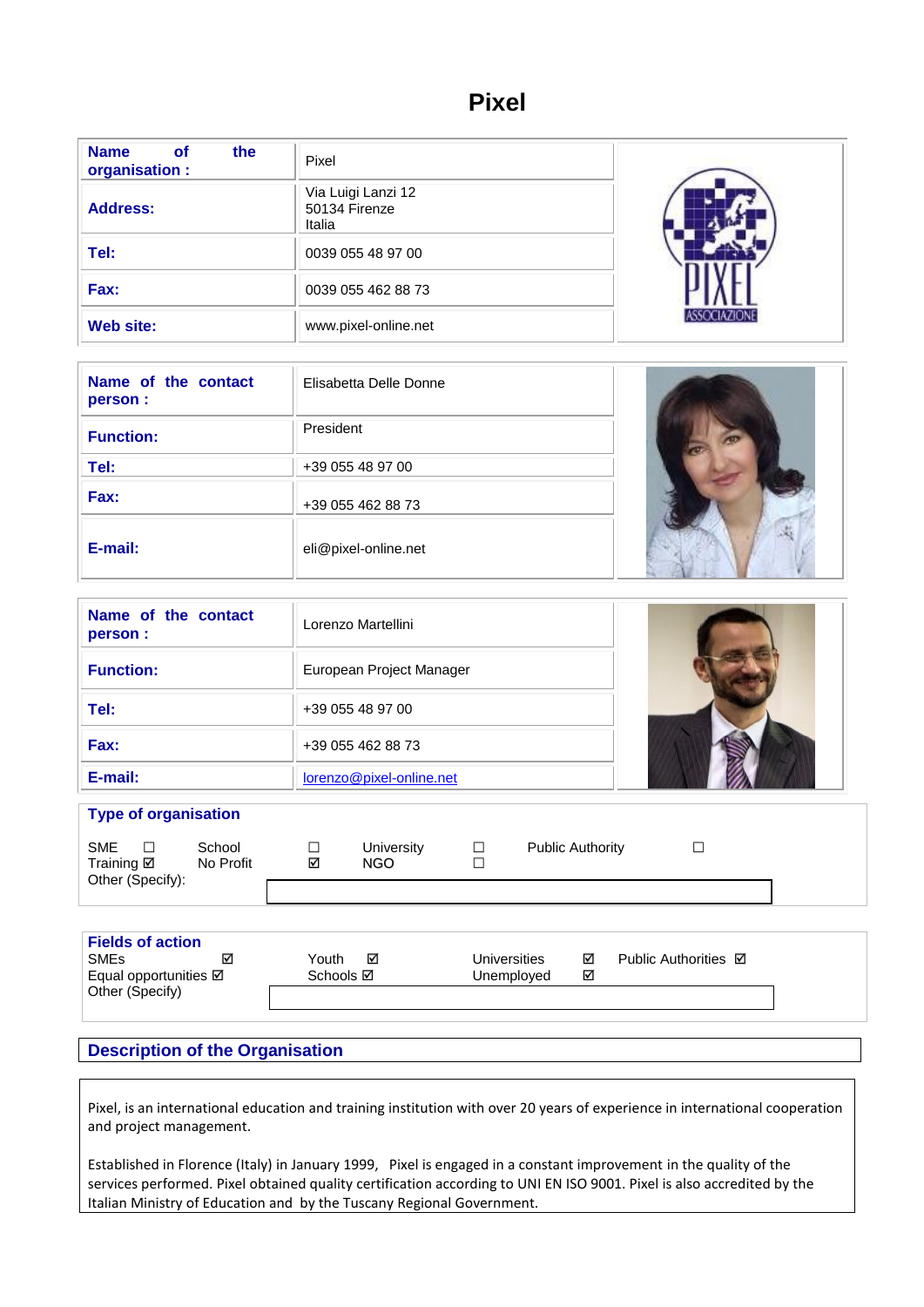The main target groups Pixel work with are: Higher Education Institutions, Schools, VET Organizations, Adult Education Institutions, Public Authorities (Ministries, Regional bodies), Research centres, Cultural institutions, Hospitals etc. based all over the world.

15 people work as full time staff at Pixel. Also, over 100 external experts and trainers cooperate with Pixel.

Pixel has a relevant expertise and a significant experience in the following areas:

## **Direct submission and management of [European projects](http://pixel-online.net/PRJ_european_projects_lista.php?tipo=EU)**

In the past 21 years are Pixel successfully coordinated and managed over 110 European projects. The European programmes that funded the projects in which Pixel was involved are: Erasmus+ (KA2 Strategic Partnerships and KA2 Knowledge Alliances), Lifelong Learning, eLearning, Leonardo da Vinci, Socrates Minerva, Socrates Grundtvig, Socrates Lingua, Socrates ODL, Justice, Safer Internet.

The European projects in which Pixel was involved focused on the following subject areas: Innovation in Education; Implementation of ICT solutions for Teaching and Learning; Research; Language, Science, History Education and Research; Fine Arts; Promotion of Employment and Entrepreneurship; Social Inclusion; Health; Safety; Justice and Human Rights; Support and Innovation Services for SMEs.

Many among the European projects coordinated by Pixel were given an "Excellent" rating and identified as "Best Practice" by the European Commission.

More information on the European projects carried out is available at: [http://www.pixel](http://www.pixel-online.net/PRJ_european_projects_lista.php)[online.net/PRJ\\_european\\_projects\\_lista.php](http://www.pixel-online.net/PRJ_european_projects_lista.php)

Pixel also coordinated and managed over 30 projects funded by the [European Social Fund.](http://pixel-online.net/PRJ_national_projects_lista.php) These projects focused on: in-company training; training for youth to support their access to the labor market; equal opportunities.

**Construction o[f international education and training initiatives](http://pixel-online.net/TRN_corsi_lista.php)** 

Pixel organizes and deliver [international in-service training courses o](http://pixel-online.net/TRN_corsi_lista.php)n different topics such as: European cooperation, new technologies for education, innovative educational methodologies, language learning etc. Some of these courses have been delivered in over 50 editions so far. An average of 300 participants, from all over Europe, attend Pixel international courses every year. The international courses organized are addressed to: university lecturers, researchers, public officers, school directors, administrative staff, trainers, graduated students etc.

Since 2011, Pixel also organizes the international [Master on European Project Planning and Management](http://europlan.pixel-online.org/MST_intro.php) that has now reached its 9th edition.

More information is available at[: http://europlan.pixel-online.org/index.php](http://europlan.pixel-online.org/index.php)

**Organization o[f international events and conferences in](http://pixel-online.net/conferences.php) the field of education** 

Pixel organizes [international conferences.](http://pixel-online.net/conferences.php) Three of them are organized on a yearly basis. The first one is entitled: The Future of Education and it is held in Florence, every year, in June. The second international conference is entitled: ICT for language Learning and it is held in Florence, yearly, in November. The third international conference is entitled: New Perspectives in higher Education and it is held in Florence, yearly, in March. About 250 participants attend each of the events representing over 50 countries in the five continents. More information is available at: <http://conference.pixel-online.net/>

Pixel has developed [international](http://pixel-online.net/PRT_lista.php?tipo=EU) partnerships with over 500 organizations worldwide. Pixel's transnational partners are: Higher Education Institutions, Schools, VET Organizations, Adult Education Institutions, Public Authorities (Ministries, Regional bodies), Research centres, Cultural institutions, Hospitals etc. based all over the world.

More information about Pixel can be found at: [http://www.pixel-online.net.](http://www.pixel-online.net/)

# **Experience in previous projects**

PIXEL's current and past projects are focused on the following topics:

**European Projects in the field of Art**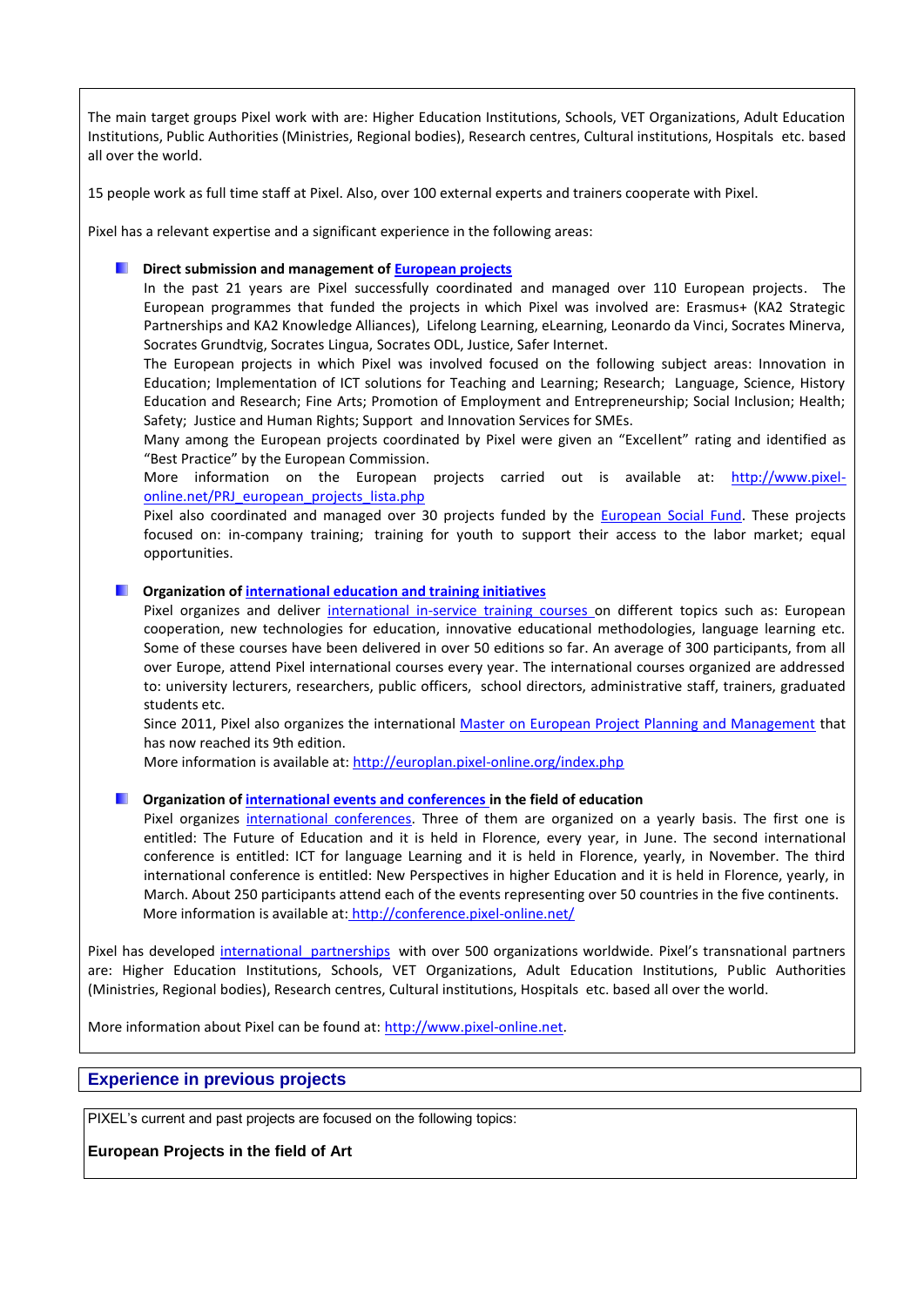European Socrates Open and Distance Learning Programme: project "Arte", funded by the European Commission (DG Education and Culture). The project aims to promote the use of distance learning to promote knowledge about contemporary European art. Website: [http://www.socrates-arte.net](http://www.socrates-arte.net/) 

European Socrates Minerva Programme: project "MultimediArt", funded by the European Commission (DG Education and Culture). The project aims to promote the use of multimedia and new technologies in the art creation process. Around 40 art schools from 9 European countries are involved. Website: [www.multimediart.net](http://www.multimediart.net/)

European eLearning Programme: project "Art-Net", funded by the European Commission (DG Education and Culture).The project aims to develop a multimedia platform for the exchange of didactic material for the teaching and learning of artistic subjects. There are 11 project partners from 8 European countries. Website:<http://www.elearning-art.net/>

European Life Long Learning Programme Comenius Sub Programme: project "Michelangelo", funded by the European Commission (DG Education and Culture). The project aims to develop a better knowledge of the European Artistic Heritage involving the schools in a research activity. Website:<http://michelangelo.pixel-online.org/index.php>

– OFF Book (Erasmus + - KA2 - Strategic Partnership)

## **European Projects in the field of History**

European Socrates Comenius Programme: project "Mankind Memorial", funded by the European Commission (DG Education and Culture). The project aims to promote the knowledge of contemporary history and in particular the Second World War, by means of cooperative analysis of war documents by the schools involved. Website: [www.mdm-project.net](http://www.mdm-project.net/)

European Socrates Comenius Programme: project "Multimedia History Memorial", funded by the European Commission (DG Education and Culture). The project, promoted by Pixel, aims to spread the knowledge of contemporary history through a comparative analysis of the different national media sources. Website: [http://mhm.pixel-online.org](http://mhm.pixel-online.org/)

European Life Long Learning Programme Comenius project "Regards Croisée", funded by the European Commission (DG Education and Culture). The project carried out a comparative study of the events of the first world war. Website: <http://www.europe14-18.eu/>

European European Life Long Learning Programme Erasmus Sub-Programme: project "History On Line", funded by the European Commission (DG Education and Culture). The project aims to apply modern technologies to the teaching of history. Website:<http://www.history-on-line.eu/>

European Life Long Learning Programme Comenius Sub-Programme: project "Routes", funded by the European Commission (DG Education and Culture). The project involves European Secondary schools studying the Social history of migrations and integration of immigrants into European countries. Website:<http://routes.pixel-online.org/info/index.php>

European Life Long Learning Programme Erasmus Sub-Programme: project "EE-T: Economics e-Translations into and from European Languages: An Online Platform", funded by the European Commission (DG Education and Culture). The project involves European Universities and Higher Education institutions creating a dynamic triangle of knowledge between research, postgraduate education and innovation by promoting the joint application of both ICT tools and the innovative trends of research in the History of Economic Thought (HET) and the study of European Languages for Special Purposes (LSP). Website: [https://eet.pixel-online.org/index.php.](https://eet.pixel-online.org/index.php)

## **European Projects in the field of Science**

European Socrates Minerva Programme: project "EUR-EAU Action", funded by the European Commission (DG Education and Culture). The project, promoted by IN.FOR.EF (Belgium) aims to experiment the use of technology in distance learning in the learning sectors of chemistry and biology at secondary school level. Website: <http://www.ulg.ac.be/cifen/inforef/eureau>

European Socrates Minerva Programme: project "Edu Robot", funded by the European Commission (DG Education and Culture). The project aims to train students from technical schools on an efficient use of the methodologies used for transnational collaboration in the research sector, focusing in particular, on the sector of robotics. There are 10 project partners from 7 European countries. Website: [http://edurobot.edulife.com](http://edurobot.edulife.com/)

European Socrates Minerva Programme: project "ClimaTIC" funded by the European Commission (DG Education and Culture). The project aims to promote transnational cooperation between schools in the field of science teaching. Website:<http://www.ulg.ac.be/cifen/inforef/projets/climatic/>

European Life Long Learning Programme KA3 Suprogramme: project "EnergeTIC" funded by the European Commission (DG Education and Culture). The project aims to promote transnational cooperation between schools in the field of energy savings. Website[: http://labo-energetic.eu/fr/projet1.html](http://labo-energetic.eu/fr/projet1.html)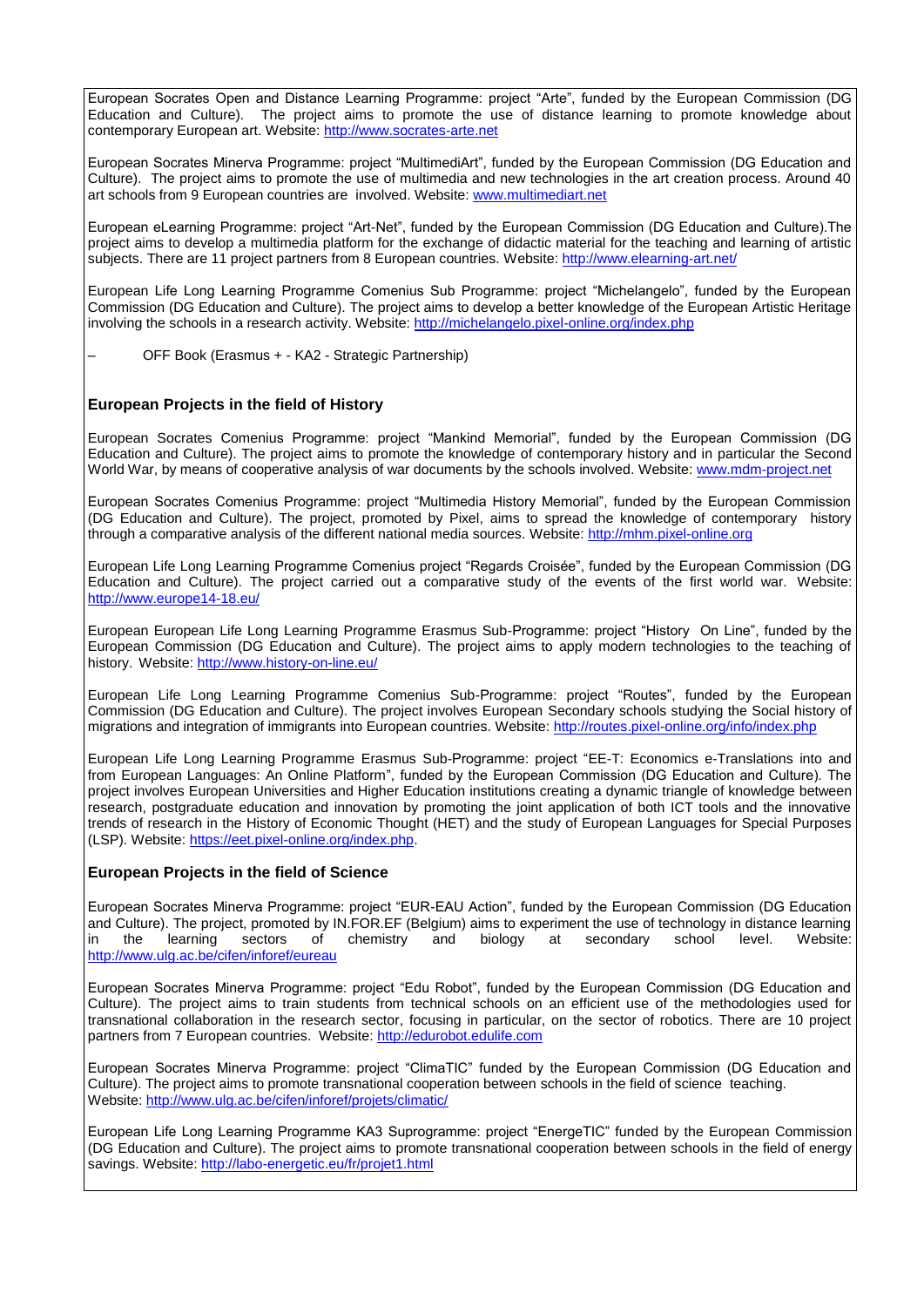European Life Long Learning Programme KA 1 Subprogramme: project "Chemistry is All Around Us" funded by the European Commission (DG Education and Culture). The main aim of the project is to identify of the best strategies to implement Life long Learning of scientific subjects, with a focus on Chemistry identified as an exemplary case study Website:<http://www.chemistry-is.eu/>

European Life Long Learning Programme Comenius Subprogramme: project "Chemistry is All Around Network" funded by the European Commission (DG Education and Culture). The main aim of the project is to disseminate and exploit the best strategies to implement Life long Learning of scientific subjects, with a focus on Chemistry identified as an exemplary case study. [http://chemistrynetwork.pixel-online.org](http://chemistrynetwork.pixel-online.org/)

European Life Long Learning Programme KA4 Subprogramme: project "Goerudio" funded by the European Commission (DG Education and Culture). The main aim of the project is provide science teachers and students with innovative teaching and learning methodologies for scientific subjects<http://goerudio.pixel-online.org/> .

Erasmus+ Programme, Strategic Partnership action: Learning for Life project funded by the Spanish National Agency. The main aim of the project is to promote new education methodology, such as Problem Based Learning (PBL) and Multiple Intelligences (MI) and to develop skills required in the present and future society. Website: [http://learningforlife.pixel](http://learningforlife.pixel-online.org/)[online.org/](http://learningforlife.pixel-online.org/)

Erasmus+ Programme, Strategic Partnership action: Do Well Science funded by the Italian National Agency. The main aim of the project is (Erasmus + - KA2 - Strategic Partnership) to increase secondary students learning results in STEM subjects (maths, physics and natural sciences). <http://www.dowellscience.eu/project/>

Erasmus+ Programme, Strategic Partnership action: GoScience. The project was funded by the European Commission in the framework of the Erasmus+ Programme, KA2 - Strategic Partnership in the field of School Education. The aim of the GoScience European project is to promote students' creativity with the aim of making scientific knowledge better understandable and increase their functional literacy in STEM subjects. Website:<http://www.goscience.eu/>

Erasmus+ Programme, Strategic Partnership action: G. A. STEM. funded by the Finnish National Agency. The project aims at improving motivation in scientific study through the use of "Art-works" as supporter in student creativity development and more awareness of their applications in everyday life.

## **European Projects for Schools**

European Socrates Comenius Programme "Learning Game", funded by the European Commission (DG Education and Culture). The aim of the project is to implement e-learning solutions and methods in a teaching and learning context that make full use of the interactive and multimedia solutions, therefore including videogames. Website: <http://learninggame.pixel-online.org/>

European Life Long Learning Programme Comenius Sub-Programme: "School Inclusion", funded by the European Commission (DG Education and Culture). The main aim of the project is to identify common strategies to combat the phenomenon of school drop out.<http://schoolinclusion.pixel-online.org/>

European "Safer Internet" Programme : project "POESIA", funded by the European Commission (DG Education and Culture). The project aims to promote the safe use of the Internet in schools creating a software which filters unsuitable contents for young students.

European Socrates Minerva Programme: project "Citizen E", funded by the European Commission (DG Education and Culture). The aim of this project is to promote cooperation in the field of ODL and ICT in post primary education, promoting an understanding among teachers and students of the technical and pedagogical implications of ICT. Website: [http://www.citizen-e.net](http://www.citizen-e.net/)

European Life Long Learning Programme Comenius Sub-Programme "On-Air", funded by the European Commission (DG Education and Culture). The project purpose is to motivate teachers to exploit the potential of New Media (TV, Internet, etc.) as a teaching tool for literacy and necessary critical skills, to reach a younger generation that naturally adapts fast to these technological advances. Website: <http://www.onair.medmediaeducation.it/>

European Leonardo da Vinci Programme "Tech Teacher", funded by the European Commission (DG Education and Culture). The objective of Tech Teacher is to raise the availability and quality of European training courses for adults by offering them online and bridging the gap of learning between teachers working with young students and adults. Website: <http://www.tcteacher.eu/>

European Life Long Learning Programme Comenius Sub Programme: project "School Inclusion", funded by the European Commission (DG Education and Culture). The project aims to develop a training course for school teachers to enhance their skills for the identification and tackling of School Drop Out. Website:<http://schoolinclusion.pixel-online.org/>

European Life Long Learning Programme KA1 Sub Programme: project "I Am Not Scared", funded by the European Commission (DG Education and Culture). The project aims to develop a European strategy aiming at tackling the phenomenon of school bullying. Website:<http://projects.pixel-online.org/iamnotscared/index.php>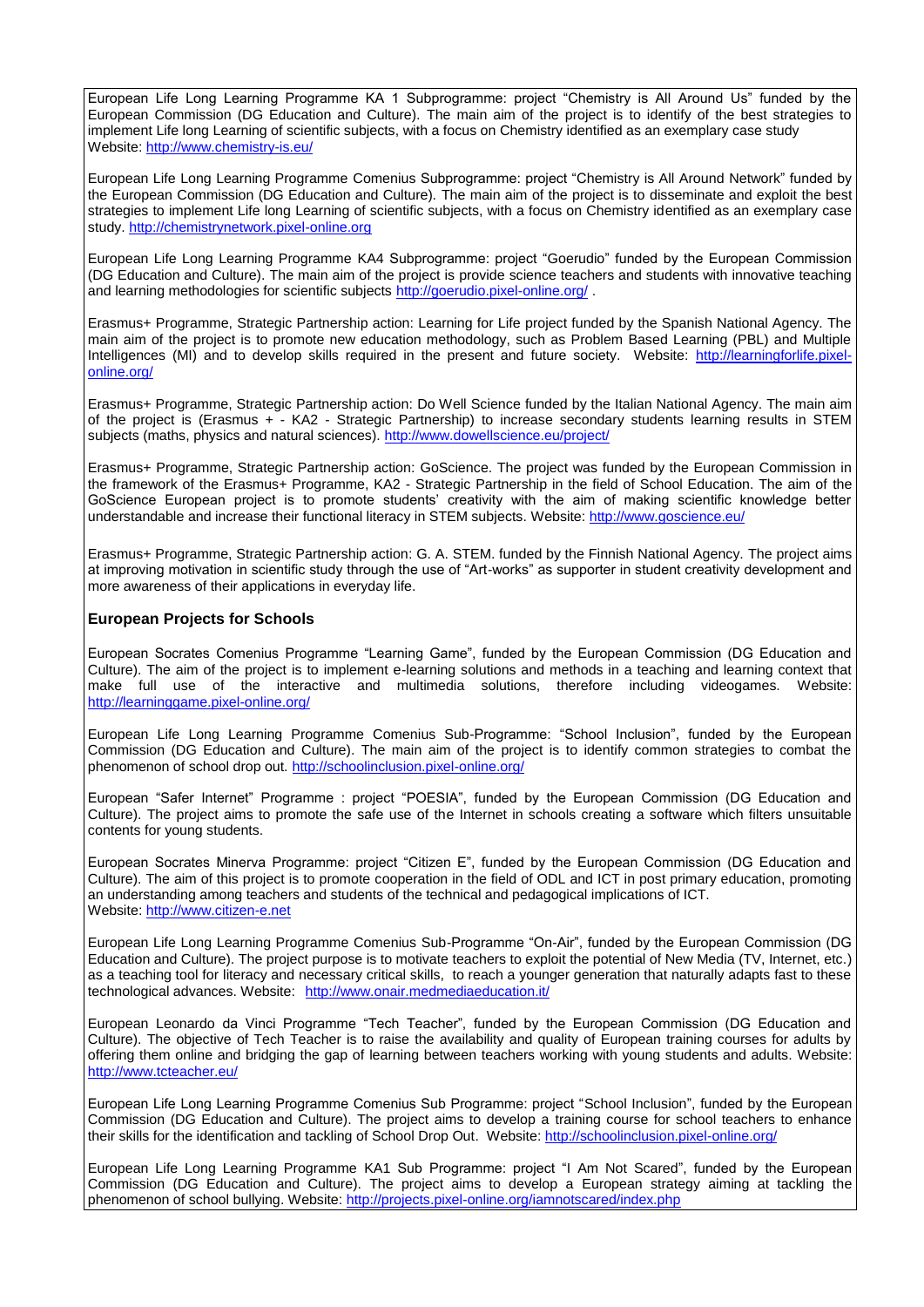European LLP Leonardo da Vinci T.O.I Programme: project "Stay@School", funded by the Italian National Agency. The project aims to deliver and transfer a training course for school teachers to enhance their skills for the identification and tackling of School Drop Out.Website:<http://schoolinclusion.pixel-online.org/>

European LLP Leonardo da Vinci T.O.I Programme: "Play The Learning Game" project, funded by the Spanish National Agency. The aim of the project is to transfer e-learning solutions and methods in a teaching and learning context that make full use of the interactive and multimedia solutions, therefore including videogames. Website: [http://learninggame.pixel](http://learninggame.pixel-online.org/)[online.org/](http://learninggame.pixel-online.org/)

European Life Long Learning Programme KA4 Subprogramme: project "School Safety Net" funded by the European Commission (DG Education and Culture). The main aim of the project is to prevent and tackle the early school leaving phenomenon. Website:<http://schoolsafetynet.pixel-online.org/>

Erasmus+ Programme, Strategic Partnership action: School&Work project funded by the Italian National Agency. The main aim of the project is to create synergies between the world of work and the school in order to prevent the early school leaving phenomenon. Website:<http://schoolandwork.pixel-online.org/>

Erasmus+ Programme, Strategic Partnership action: Non4Lesl project funded by the German National Agency. The main aim of the project is to prevent early school leaving through the recognition of non-formal learning and the production of a tool for the validation of the skills acquired through informal educational paths. Website:<https://www.non4lesl.eu/>

Erasmus+ Programme, Sport Action: Not Only Fair Play project funded by the European Commission. The main aim of the project is to promote the physical activities at school as a mean to foster social inclusion and prevent early school leaving. Website:<http://notonlyfairplay.pixel-online.org/>

Erasmus+ Programme, Strategic Partnership action: E-learning from Nature project funded by the Italian National Agency. The main aim of the project is to promote a proactive students' approach to scientific subjects learning. Website: <http://enature.pixel-online.org/>

Erasmus+ Programme, Strategic Partnership action: YEES project funded by the Spanish National Agency. The main aim of the project is to promote the inclusion of youngsters in the labour market in an effective way using social media and crowdsourcing based tools. Website:<http://yees.pixel-online.org/>

Erasmus+ Programme, Strategic Partnership action: Pathway through Religions funded by the Italian National Agency. The main aim of the project is to promote awareness of religions and foster a sense of mutual tolerance. Website: <http://pathwaythroughreligions.pixel-online.org/>

Erasmus+ Programme, Strategic Partnership action: WWW – We Welcome Work funded by the Romanian National Agency. The main aim of the project is to offer non-formal learning opportunities for young people so as to support their employability and entrepreneurship, also providing innovative career orientation strategies. Website: <http://wewelcomework.eu/>

Erasmus+ Programme, Strategic Partnership action: SWOT funded by the Romanian National Agency. The project aims at improving their cooperation in order to develop Work Based Learning approaches and market oriented training offer for the Tourism Sector. Website:<https://swot.pixel-online.org/>

Erasmus+ Programme, Strategic Partnership action: TIK funded by the Spanish National Agency. project is aims at providing future teachers with a comprehensive reflection on the innovation of didactic methods through the use of videogames and ludic apps for mobiles. Website:<https://tik.pixel-online.org/>

Erasmus+ Programme, Strategic Partnership action: V4T funded by the Spanish National Agency. The main aim of the project is to promote the inclusion of youngsters in the labour market in an effective way using social media and crowdsourcing based tools. Website:<https://v4t.pixel-online.org/>

Erasmus+ Programme, Strategic Partnership action: ELDORA. The project aims at strengthening the key competences and skills of young people at their final year at schools (VET institutions and universities), unemployed young people and leaders in rural areas to help them start a social enterprise in order to better utilize local natural and human resources, to increase economic development of rural areas and to prevent brain drain. Website: [http://www.arr.sk](http://www.arr.sk/)

Erasmus+ Programme, Strategic Partnership action: VET\_GPS. The project was funded by the European Commission in the framework of the Erasmus+ Programme, KA2 - Strategic Partnership for vocational education and training. The VET\_GPS European project aims at including the soft skills in regular VET offer and preventing early VET leaving and increasing the possibility of employment of trainees. Website:<https://www.vetgps.eu/>

Erasmus+ Programme, Strategic Partnership action : DELTA. The project was funded by the Erasmus+ Programme, KA2 - Strategic Partnership for vocational education and training. The aim of the DELTA European project is to support young people access to the labour market. The objectives of the DELTA European project are to develop skills to assess learning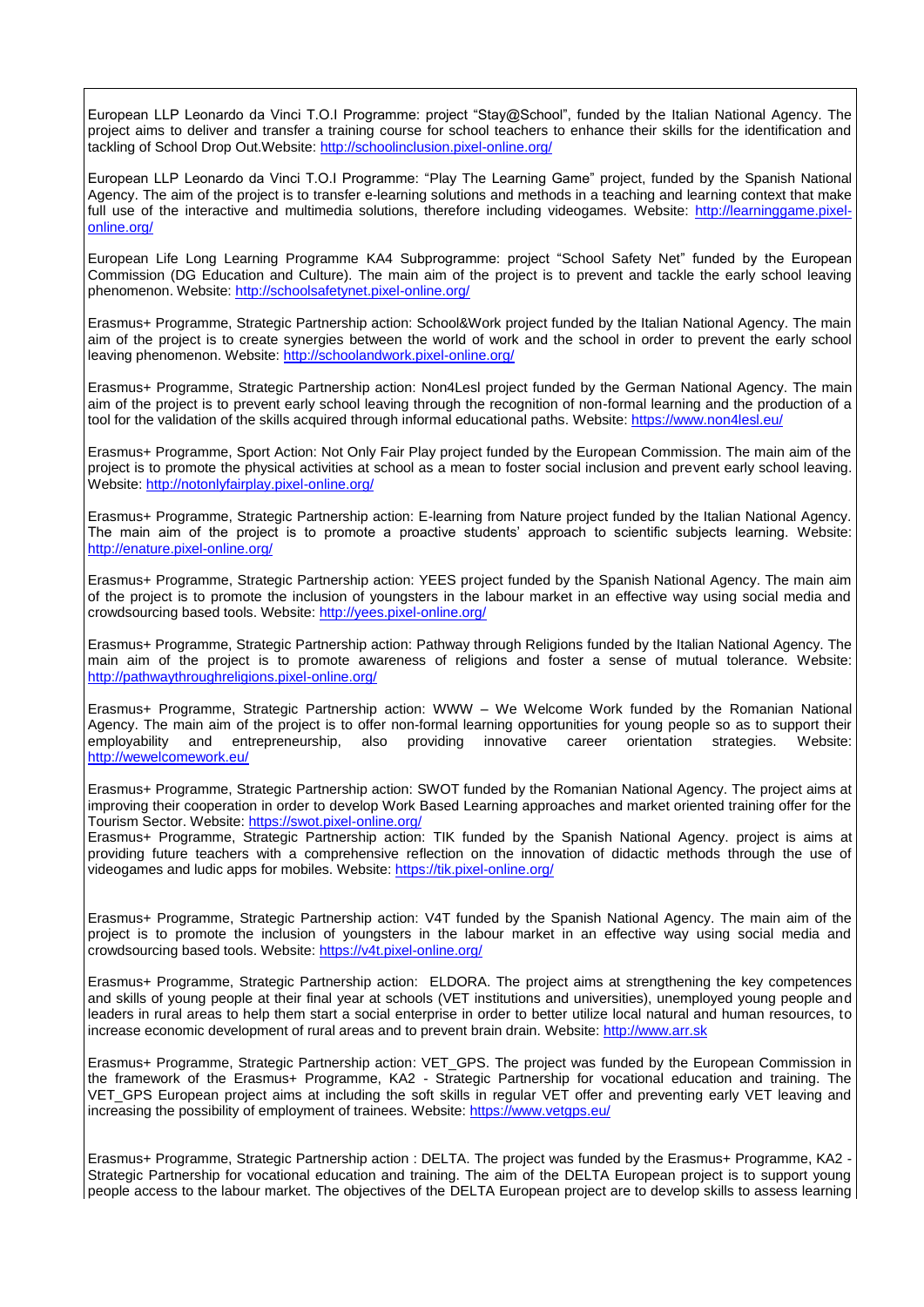in the workplace, provide resources for internship tutors and bring VET centres and companies together. Website: <http://deltaproject.eu/>

Erasmus+ Programme, Strategic Partnership action: E-Classes. The project was funded by the Erasmus+ Programme, KA2 - Strategic Partnership for vocational education and training. It wants to help the VET teachers to revising and strengthening the professional profile and improving the attainment of young people, particularly those at risk of early school leaving and with low basic skills, developing a methodology especially focusing on the use of ICT. Website[: http://e-classes.eu/](http://e-classes.eu/)

## **European Projects in the field of Language Learning**

European Socrates Minerva Programme: project "Je parle donc J'écris", funded by the European Commission (DG Education and Culture). The project is addressed to students with learning disabilities and aims to experiment with a methodology for learning French using Alfonic. Website:<http://www.ulg.ac.be/cifen/inforef/projets/jeparledoncjecris/>

European Leonardo Programme: project "CATT: Computer Aided Teachers Training", funded by the European Commission (DG Education and Culture). In the framework of the project a CD-ROM aimed at trainers and language teachers was created in order to train them to use new technologies in language teaching. Website[: http://www.fi.enaip.it/catt](http://www.fi.enaip.it/catt)

European Socrates Minerva Programme: project "Kid-Net"; funded by the European Commission (DG Education and Culture). The project aims to create a network between the nurseries of three European nations (Italy, Belgium and Spain) in order to experiment and test an on-line course for language learning. Website:<http://www.pixel-online.net/kid-net>

European Socrates Lingua Programme: project "eLancenet" funded by the European Commission (DG Education and Culture). The project aims to create a database of language learning products available on the European market, with particular attention to lesser widely spoken languages.Website: [www.elancenet.org/admin/index.php](http://www.elancenet.org/admin/index.php)

European Learning and Linguistic Diversity Programme: project "Euro Inclusion", funded by the European Commission (DG Education and Culture). The project's objective is to create a transeuropean network for cooperation and exchange between individuals in the foreign language teaching sector. Website: [http://eeuroinclusion.org](http://eeuroinclusion.org/)

European Leonardo da Vinci Programme: project "ELS", funded by the European Commission (DG Education and Culture). The aim of the project is to create a language training portal for the learning of 4 foreign languages. It is specifically addressed to secretaries and administrative assistants working in businesses and Public and Private bodies. There are 13 project partners from 9 European countries. Website: <http://els.pixel-online.org/> Portal: <http://www.eurobusinesslanguageskills.net/>

European LLP Leonardo da Vinci T.O.I Programme: project "E.L.S. at Work ", funded by the European Commission (DG Education and Culture). The aim of the project is to transfer the results of the ELS project that was originally addressed mainly to SMEs also to the education systems. Website:<http://www.eurobusinesslanguageskills.net/>

European Leonardo da Vinci Programme: project "ELSTI ", funded by the European Commission (DG Education and Culture). The aim of the project is to create a language training portal for the learning of foreign languages. Website: <http://www.elsti.eu/>

European Leonardo da Vinci Programme: project: "LeTS" funded by the European Commission (DG Education and Culture). The aim of the project is to create a training package addressed to trainers to give them the tools for the development of e-learning based language teaching tools. Website:<http://lets.pixel-online.org/> Portal: [http://www.leonardo](http://www.leonardo-lets.net/)[lets.net](http://www.leonardo-lets.net/)

European LLP Leonardo da Vinci T.O.I Programme: project LeTS Go funded by the European Commission (DG Education and Culture). The project Lets Go intends to transfer the products available onto the LeTS portal, aiming to make efficient use of new technologies for language teaching and training, to two additional target groups: school teachers and professional trainers. Website: <http://www.leonardo-lets.net/>

European Socrates Socrates Grundtvig programme: "COLTT" funded by the European Commission (DG Education and Culture). The aim of this project is to help teachers overcome their difficulties in the use of ICT for cross-national collaborative communication. Website:<http://www.statvoks.no/coltt/>

European Transversal programme: "Active ELP" funded by the European Commission (DG Education and Culture). The aim of this project is to help teachers overcome their difficulties in the use of ICT for cross-national collaborative communication. Website:<http://www.activelp.net/>

European Life Long Learning Programme KA2 Sub Programme: project "NELLIP", funded by the European Commission (DG Education and Culture). The project aims to build a Network and promote dissemination and sustainability of projects and initiatives that received the European Language Label. Website:<https://nellip.pixel-online.org/>

Erasmus+ Programme, Strategic Partnership action: DC4LT - DC4LT - Digital Competences for Language Teachers funded by the Norwegian National Agency. The project aims at empowering EU Language Teachers with Digital Competences in order to strengthen them with open and innovative tools and methodologies, and be able to teach online and mobile to a worldwide audience.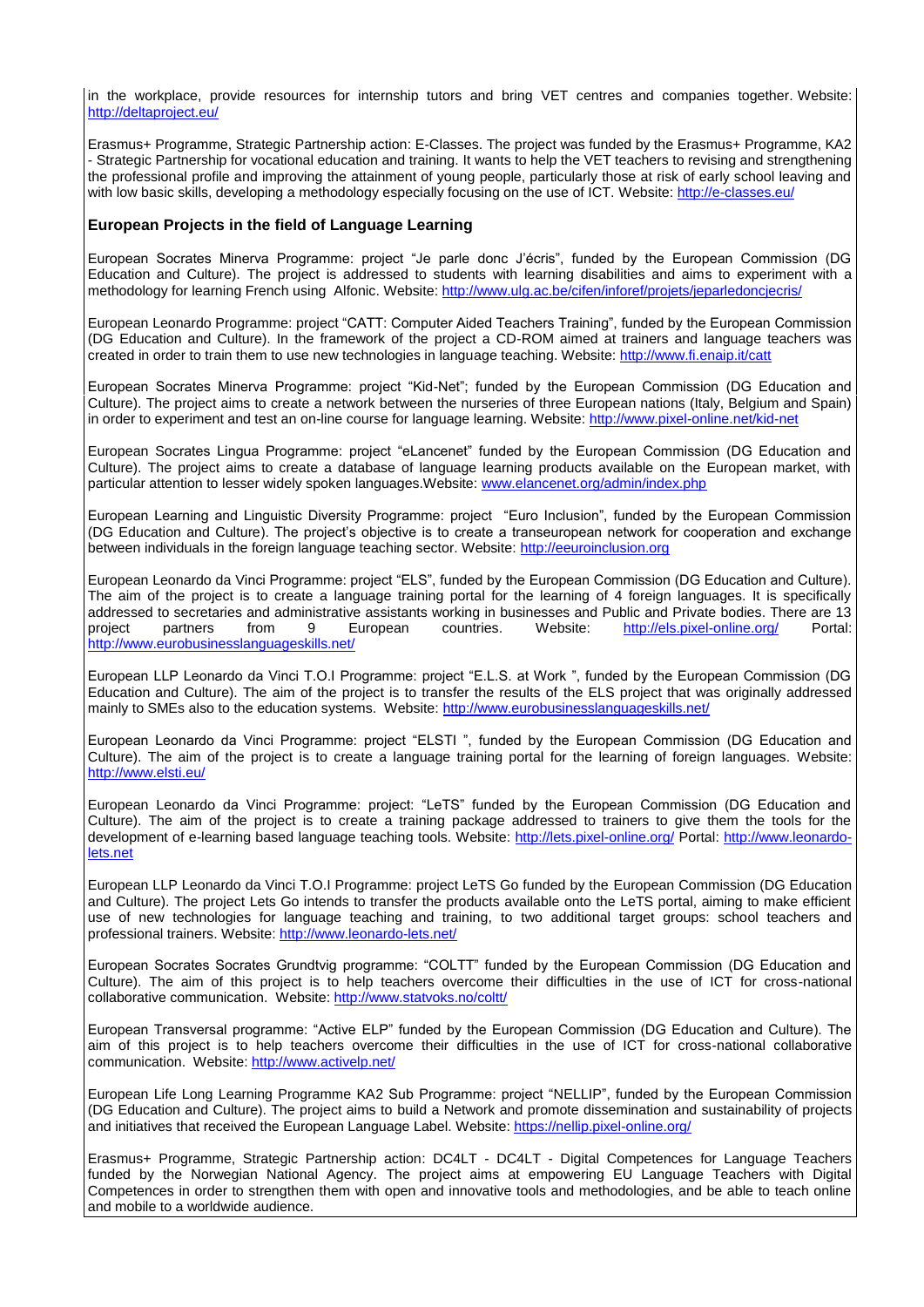Erasmus+ Programme, Strategic Partnership action: OPENLang Network funded by the Greek National Agency. The project aims at developing 'The OPENLang Network', which envisages to connect all the Erasmus+ KA1 Mobility Participants (HE students and staff, VET (at least 1 month mobility), Adult and School education staff, Youth learners, Youth Workers, Youth Entrepreneurs) in an OPEN informal and highly interactive online environment which could support more efficiently their effort to develop their language skills of the target mobility EU languages.

## **European Projects in the field of Educational Research**

European Socrates Distance Learning Programme: project "ODL networking in Europe", funded by the European Commission (DG Education and Culture). The project carries out an investigation on the application of Distance Training in professional teaching and training systems in five European countries with the aim of identifying the efficiency of Distance Training compared to more traditional training systems. Website: http://194.82.4.3 8/ODLnet.htm

## **European Projects in the field of Youth**

European Leonardo da Vinci Programme: project: "Yo-Pro" funded by the European Commission (DG Education and Culture). The aim of this project is to develop a model for the vocational training of youth workers and leaders. [http://yo](http://yo-pro.pixel-online.org/)[pro.pixel-online.org](http://yo-pro.pixel-online.org/)

European Leonardo da Vinci Programme: project: "Yo-Train" funded by the European Commission (DG Education and Culture). The The project's objective is to create a consistent training programme for the training of youth workers, based on the demands of employers and a rapidly changing society

European Leonardo da Vinci Programme: project: "Requal" funded by the European Commission (DG Education and Culture). The project aims to define the professional profiles, that are increasingly requested by companies at European level in the sector of new technologies.

<http://www.crea.es/innovacion/createl/>

# **European Projects in the field of Entrepreneurship**

European Leonardo Programme: project "Orientacion Hacias los Nuevos Empleos", funded by the European Commission (DG Education and Culture). The project, promoted by the Centro Regional Empresarios de Aragon (Spain), aims to define the professional profiles, that are increasingly requested by companies at European level in the sector of new technologies. Website:<http://www.crea.es/yacimientos.nsf>

European eLearning Programme: project "Createl", funded by the European Commission (DG Education and Culture). The project aims to create a thematic portal for small businesses, based on the themes linked to knowledge management. Website:<http://www.crea.es/innovacion/createl/>

European Leonardo da Vinci Programme: project "EINET", funded by the European Commission (DG Education and Culture). The project aims to promote strategies for sustaining entrepreneurship, by promoting new approaches. Website: [www.einet.org/en/](http://www.einet.org/en/)

European Leonardo da Vinci Programme: project "FORESTUR, funded by the European Commission (DG Education and Culture). The project aims to provide continous online training to individuals operating in the rural tourism sector. Website: [http://www.forestur.net](http://www.forestur.net/)

European Grundtvig: project "FORESTUR, funded by the European Commission (DG Education and Culture). The project's aim is to help workers 55 and older to raise their employability by teaching new relevant skills, updating their competencies, and educating employers to be tolerant and more aware of their abilities. [http://www.forestur.net](http://www.forestur.net/)

European LLP Leonardo Da Vinci TOI Programme funded by the European Commission (DG Education and Culture). The project's aim is to provide an attractive training path for workers and entrepreneurs working in the tourist sector. The project will evaluate and identify best practices in the field of SME management in three different tourist regions of Europe in order to transfer them to weaker Areas. http://www.benchtour.eu/

## **European Projects in the field of Adult Education**

European Socrates Grundtvig Programme: project "EMMA", funded by the European Commission (DG Education and Culture). The EMMA Network aims at creating a sustainable network of researchers, practitioners and policy makers in the field of general adult numeracy. Website:<http://www.statvoks.no/emma/>

Erasmus+ Programme, Strategic Partnership action: UpSkillead - Upskilling Adult Educators Digital Lead funded by the Slovenian National Agency. The project aims to create an interactive platform which will provide adult learners with the skills in e-learning, e-connectivity and e-communication. Website:<http://upskillead.eu/>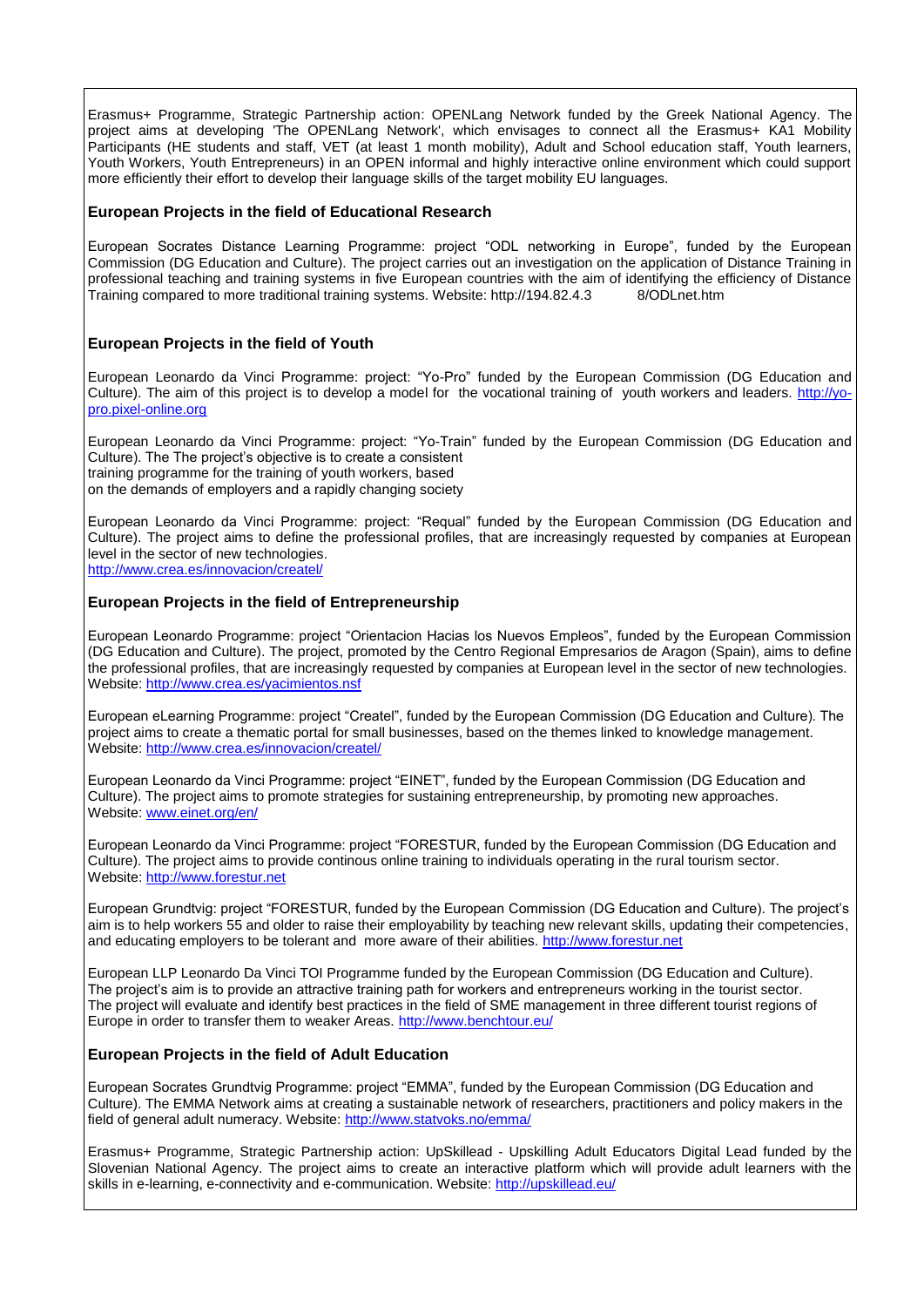Erasmus+ Programme, Strategic Partnership action: 2IMINED - Improving the initial education of adult immigrants funded by the Lithuanian National Agency. The project is aimed at improving competencies of educators working with immigrants as far as formal and non-formal education provision is concerned. Website:<http://migis.eu/>

## **European Projects in the field of Justice**

Criminal Justice Programme: programme JCN Justice Cooperation Network, funded by the German National Agency. The projec aims at developing a European network for best practice of transition management of prisoners leaving custody with a focus on high risk offenders. Website:<https://jcn.pixel-online.org/index.php>

# **European Projects in the field of Equal Opportunities**

European Socrates Grundtvig Programme: project "Employing Women Potential", funded by the European Commission (DG Education and Culture). This project foresees the training of women who are successfully returning or (entering) the work market in order to equip them with the skills to enable them to become mentors for other women. Website: [www.stockport.ac.uk/Departments/EWP/](http://www.stockport.ac.uk/Departments/EWP/)

Erasmus+ Programme, Strategic Partnership action: GEEA funded by the Romanian National Agency. The project has the aim to raise awareness of equal opportunities, especially in VET education, and to promote entrepreneurship education as a solution to gender gap. Website:<http://www.geea-project.eu/index.php/en/>

## **European Projects in the Health Sector**

European Socrates Grundtvig Programme: project "Health Tutor", funded by the European Commission (DG Education and Culture). This project aims to train trainers on the most effective methodologies for guaranteeing healthy learning. <http://www.healthtutor.eu/>

European Leonardo da Vinci Development of Innovation Programme: project "Hippocrates", funded by the European Commission (DG Education and Culture). The project aims to train those working in the health sector so as to foster the acquisition of new skills.

[http://www.hippocrates.fadgradenigo.it](http://www.hippocrates.fadgradenigo.it/)

European Leonardo da Vinci Development of Innovation Programme: project "Heppy", funded by the European Commission (DG Education and Culture). The project aims to train Health sector professionals to develop an holistic and patient centred approach to Homecare assistance.

Erasmus+ Programme, Strategic Partnership action: Med&Lang Palliative Care funded by the Romanian National Agency. The project focuses on communication skills in a foreign language for supporting the teaching processes of the medical lecturers at higher education level, with a specific focus on palliative cares. Website:<http://www.medlang.eu/>

Erasmus+ Programme, Strategic Partnership action: HealthEdu funded by the Lithuanian National Agency. The project aims at improving the healthy nutrition habits of children and families also promoting healthy lifestyle principles in the community. Website[: http://healthedu.emundus.eu/](http://healthedu.emundus.eu/)

## **European Projects in the field of Veterinary**

Erasmus+ Programme, Strategic Partnership action: ZOE - Zoonoses Online Education funded by the Lithuanian National Agency. The project aims to create teaching resources in the field of veterinary medicine focusing in particular on the identification, monitoring and control of malaria. Website: <http://zoeproject.eu/>

## **European Projects in the field of Disability**

European Leonardo da Vinci Programme: project "Inclusive Practices for Learning Disabilities", funded by the European Commission (DG Education and Culture). The aim of the project is to carry out research and comparative analysis at European level of the services and available for disabled individuals and the effectiveness of these services. Website:<http://www.ipld.cku.sopot.pl/index.html>

European Leonardo da Vinci Programme: project "EUCare" ", funded by the European Commission (DG Education and Culture). The aim of the project is to create a training package addressed to those who take care of the elderly. Website: [http://www.eu.care-project.koszalin.pl](http://www.eu.care-project.koszalin.pl/)

# **Experience and Expertise of the organization in the project's subject area**

Pixel has a number of relevant experiences developed in the framework of previous European projects involving secondary schools and focusing on innovative teaching and learning methodologies.